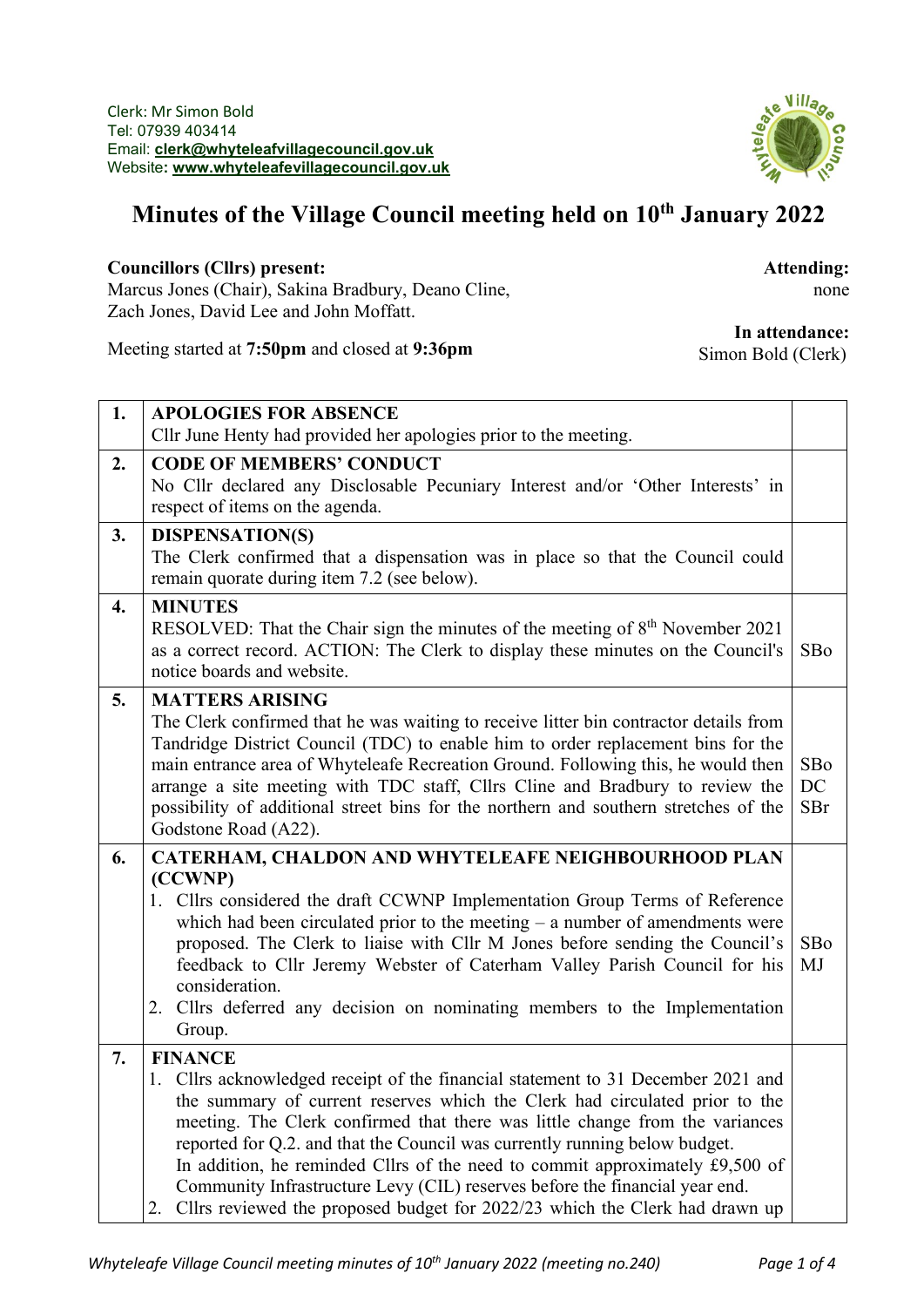|    | following a meeting of Cllrs in December. $£2,500$ was added to the grants<br>budget, as an exception, to enable the funding of local groups involved in the<br>Queen's Platinum Jubilee celebrations. Cllrs approved the budget and precept for<br>2022/23 which had been proposed by Cllr M Jones and seconded by Cllr Lee.<br>The Clerk to write to TDC (by mid-month) advising them of the Village<br>Council's precept for the next financial year.<br>The Clerk brought to Cllrs' attention the Council's Project Initiation Policy (for<br>3.<br>reference in respect of medium to large projects) and a template used when<br>making proposals for consideration by fellow Cllrs ahead of Council meetings.<br>Cllr M Jones added his support to setting down information and circulating it<br>before meetings in order to help others. Cllrs agreed to support this way of<br>working in future.<br>4. Cllrs agreed that the Clerk should:<br>Make enquiries about a suitable on-line bank account for the Council and<br>a.<br>provide a proposal for consideration by Cllrs before the financial year-end.<br>b. Attend an on-line demonstration of financial software with Cllr Z Jones and,<br>if considered suitable, compile information to enable Cllrs to consider its<br>adoption ahead of the start of the next financial year. | SBo<br>ALL<br>SBo<br>SBo<br>ZJ |
|----|-----------------------------------------------------------------------------------------------------------------------------------------------------------------------------------------------------------------------------------------------------------------------------------------------------------------------------------------------------------------------------------------------------------------------------------------------------------------------------------------------------------------------------------------------------------------------------------------------------------------------------------------------------------------------------------------------------------------------------------------------------------------------------------------------------------------------------------------------------------------------------------------------------------------------------------------------------------------------------------------------------------------------------------------------------------------------------------------------------------------------------------------------------------------------------------------------------------------------------------------------------------------------------------------------------------------------------------------------------|--------------------------------|
| 8. | <b>STAFF &amp; TRAINING</b>                                                                                                                                                                                                                                                                                                                                                                                                                                                                                                                                                                                                                                                                                                                                                                                                                                                                                                                                                                                                                                                                                                                                                                                                                                                                                                                         |                                |
|    | 1. Cllrs approved the Clerk's appraisal that had been conducted by Cllr M Jones<br>after he had canvassed the views of fellow Cllrs. Cllr M Jones added that he<br>intended to review the appraisal process. Cllr Moffatt asked that the process<br>continue to honour the arrangements set out in Standing Orders (Handling Staff<br>Matters Chapter 19).                                                                                                                                                                                                                                                                                                                                                                                                                                                                                                                                                                                                                                                                                                                                                                                                                                                                                                                                                                                          | MJ                             |
|    | Cllrs approved expenditure to enable Cllrs Cline and M Jones to attend the<br>2.<br>National Association of Local Councils' on-line event "Levelling Up The Nation<br>and Our Communities" at a cost of £30 each (funds available from the Council's                                                                                                                                                                                                                                                                                                                                                                                                                                                                                                                                                                                                                                                                                                                                                                                                                                                                                                                                                                                                                                                                                                | DC<br>MJ                       |
|    | training budget). The Clerk to make these bookings.                                                                                                                                                                                                                                                                                                                                                                                                                                                                                                                                                                                                                                                                                                                                                                                                                                                                                                                                                                                                                                                                                                                                                                                                                                                                                                 | SBo                            |
| 9. | <b>COMMUNITY RESILIENCE</b>                                                                                                                                                                                                                                                                                                                                                                                                                                                                                                                                                                                                                                                                                                                                                                                                                                                                                                                                                                                                                                                                                                                                                                                                                                                                                                                         |                                |
|    |                                                                                                                                                                                                                                                                                                                                                                                                                                                                                                                                                                                                                                                                                                                                                                                                                                                                                                                                                                                                                                                                                                                                                                                                                                                                                                                                                     |                                |
|    | 1. Cllr M Jones advised that he would be attending a meeting of other Chairmen of<br>local Parish and Village Councils to discuss joint cooperation in respect of<br>Emergency Planning. He will report back to Cllrs.                                                                                                                                                                                                                                                                                                                                                                                                                                                                                                                                                                                                                                                                                                                                                                                                                                                                                                                                                                                                                                                                                                                              | MJ                             |
|    | The Clerk summarised the Council's Snow Clearance Procedures (document) for<br>the benefit of new Cllrs and advised that there was a need for new volunteers to<br>enable the scheme to work. Cllr Cline offered to obtain names of potential<br>volunteers and provide these to the Clerk.                                                                                                                                                                                                                                                                                                                                                                                                                                                                                                                                                                                                                                                                                                                                                                                                                                                                                                                                                                                                                                                         | DC                             |
|    | The Clerk advised Cllrs of the current groundwater level for the Whyteleafe area<br>and explained its relevance in the context of the winters of 2019/20 and 2020/21.<br>He reported that the situation can change rapidly, particularly during the months<br>of December to February when a sustained period of either wet or dry weather<br>will normally determine the level of flood risk (from groundwater) for the area.<br>He concluded that the Village Council needed to be ready to assist the other<br>agencies involved with flood (i.e., the County Council, Environment Agency)<br>whenever groundwater reached levels above the long-term average.                                                                                                                                                                                                                                                                                                                                                                                                                                                                                                                                                                                                                                                                                   |                                |
|    | Cllr Cline agreed to represent the Village Council in any future discussions with<br>the District and County Council on the topic of flood – the Clerk to contact<br>District Cllr Gray, in the first instance, to arrange a meeting to discuss the local                                                                                                                                                                                                                                                                                                                                                                                                                                                                                                                                                                                                                                                                                                                                                                                                                                                                                                                                                                                                                                                                                           | DC<br>SBo                      |
|    | situation in greater detail. Cllr Henty to be invited to attend as well.<br>Cllr Cline agreed to be the Council's representative with respect to a Surrey                                                                                                                                                                                                                                                                                                                                                                                                                                                                                                                                                                                                                                                                                                                                                                                                                                                                                                                                                                                                                                                                                                                                                                                           | JH                             |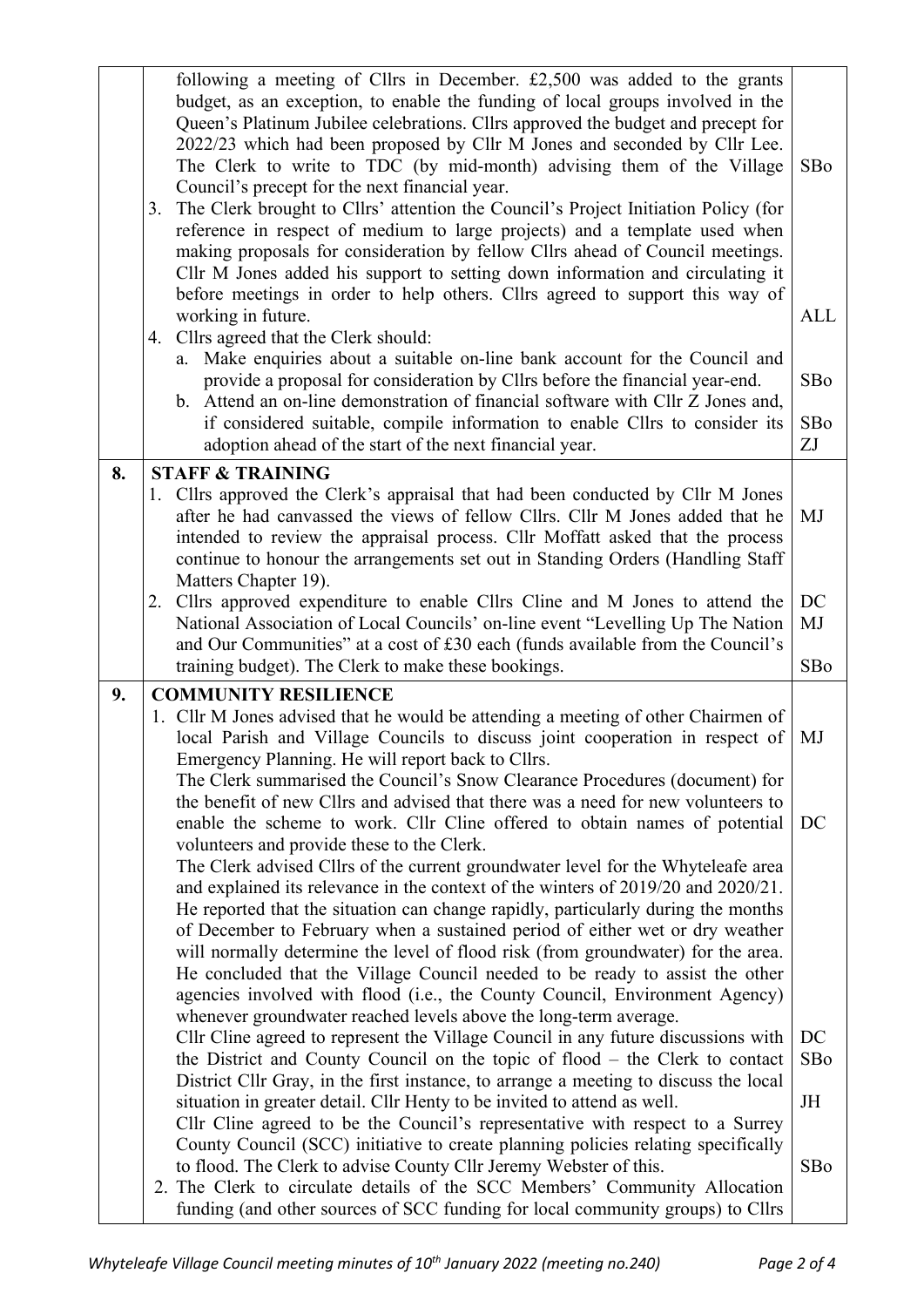|     | for their information. Cllrs noted that the deadline for applications to this year's<br>Members' Community Allocation was 31 January 2022.                                                                                                                                                                                                                                                                                                                                                                                                                                                                                                                                                                                                                                                                                                                                                                                                                                                                                                                                                       |                         |  |  |  |  |
|-----|--------------------------------------------------------------------------------------------------------------------------------------------------------------------------------------------------------------------------------------------------------------------------------------------------------------------------------------------------------------------------------------------------------------------------------------------------------------------------------------------------------------------------------------------------------------------------------------------------------------------------------------------------------------------------------------------------------------------------------------------------------------------------------------------------------------------------------------------------------------------------------------------------------------------------------------------------------------------------------------------------------------------------------------------------------------------------------------------------|-------------------------|--|--|--|--|
| 10. | <b>TRANSPORT AND HIGHWAYS</b><br>The Clerk advised that details of the public consultation in respect of the Tandridge<br>Parking Review 2021-22 had not, as yet, been released by SCC. Once available,<br>Cllrs and members of the public would be able to send comments to SCC.<br>The Clerk to approach County Cllr Gray to seek his views on the addition of a<br>disabled parking bay to the existing bays outside the Post Office in the centre of<br>Whyteleafe - if supportive, the Village Council to consider a submission, via the<br>Tandridge Local Committee, to the next Tandridge Parking Review 2022-23.<br>The Clerk to contact the local SCC Highways team to seek their views on<br>preventing pavement parking in central Whyteleafe by the use of bollards on the<br>pavement. The Clerk to report back at a future meeting.                                                                                                                                                                                                                                               |                         |  |  |  |  |
| 11. | EVENTS (PUBLIC) AND MEETINGS OF OUTSIDE BODIES.<br>The Clerk mentioned the statutory dates for an Annual Parish Assembly (pending<br>the easing of COVID-19 restrictions) and that the Council should begin thinking<br>about this event in terms of topics, speakers and format (see also 15.1).<br>Cllrs briefly discussed the proposals by the Royal Household for the Queen's<br>Platinum Jubilee weekend celebrations in June 2022 which centred around street<br>parties, picnics and the concept of "The Big Jubilee Lunch".                                                                                                                                                                                                                                                                                                                                                                                                                                                                                                                                                              | <b>ALL</b>              |  |  |  |  |
| 12. | <b>PLANNING</b><br>Cllr Moffatt provided a brief verbal report on the Planning Committee meetings of<br>29 <sup>th</sup> November and 20 <sup>th</sup> December 2021.                                                                                                                                                                                                                                                                                                                                                                                                                                                                                                                                                                                                                                                                                                                                                                                                                                                                                                                            |                         |  |  |  |  |
| 13. | PUBLICITY AND INFORMATION<br>1. Cllr M Jones had circulated an article to Cllrs for publication in the February<br>editions of CR3 magazine and the Caterham Independent. The Clerk to send the<br>article to the editors before their respective deadlines. Cllr M Jones confirmed<br>that, in future, both publications would receive the same information.<br>2. Cllrs briefly considered TDC's draft Statement of Policy (in respect of<br>Licensing arrangements) and the call for evidence in respect of the Surrey Hills<br>AONB Boundary Review. It was decided that no action was required in each<br>case.<br>3. M Jones, in his capacity as a member of the Whyteleafe Community Hub,<br>provided a brief report on the creation of a community building for Whyteleafe.<br>He advised that following a fact-finding meeting with a representative of the<br>Hurst Green Community Centre, members of the Whyteleafe Community Hub<br>had shared their idea with Your Fund Surrey and had the intention of<br>establishing a Board of Trustees in order to drive the project forward. | SBo                     |  |  |  |  |
| 14. | <b>PAYMENTS AND EXPENDITURE</b><br>Cllrs acknowledged receipt of the list of payments which had been circulated prior<br>to the meeting (see Appendix 1: Schedule of Payments). RESOLVED: To authorise<br>all payments. ACTION: The Clerk to dispense these payments.<br>The Clerk to write a 'thank you' letter to AFC Whyteleafe for their donation<br>towards the delivery of the Christmas Tree for Whyteleafe – Cllr Cline to provide<br>the relevant contact details to the Clerk<br>Cllrs also agreed expenditure of £45 for the removal and disposal of the Christmas<br>Tree in central Whyteleafe (to be funded from the Council's Winter Decorations<br>budget).<br>The Clerk to investigate the cost of picnic benches which might replace the existing<br>benches in Whyteleafe Recreation Ground adjacent to the Pavilion Café - Cllrs were<br>mindful that before taking this further, the current owner of the benches should be<br>consulted to see whether there is an intention to replace.                                                                                   | SBo<br>SBo<br>DC<br>SBo |  |  |  |  |